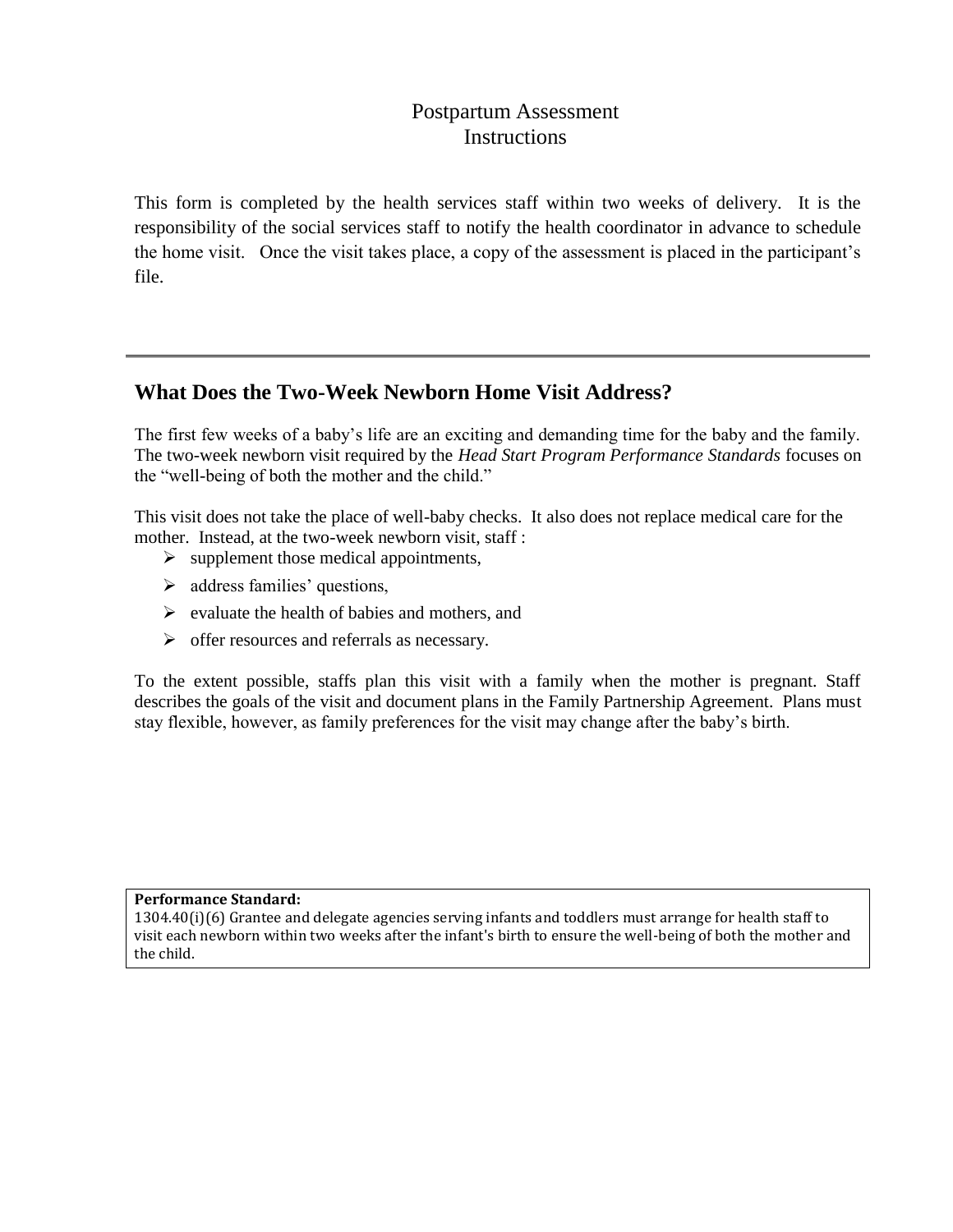Miami-Dade County Community Action and Human Services Department Head Start/Early Head Start Division Health Services Unit



*Early Head Start Postpartum Assessment*

| Center/Facility Name:                                                                                             |                        |  |  |  |
|-------------------------------------------------------------------------------------------------------------------|------------------------|--|--|--|
| Parent's name:                                                                                                    |                        |  |  |  |
| Infant's name:                                                                                                    | Date of Birth:         |  |  |  |
| Health Staff:                                                                                                     | Date of visit:         |  |  |  |
|                                                                                                                   |                        |  |  |  |
| 1.<br>How did labor and delivery go? Explain:                                                                     |                        |  |  |  |
|                                                                                                                   |                        |  |  |  |
|                                                                                                                   |                        |  |  |  |
|                                                                                                                   |                        |  |  |  |
| 2.<br><b>INFANT ASSESSMENT</b><br>Note each by using:<br>$\{WNL\}$ – within normal limits<br>$\{ABN\}$ – abnormal |                        |  |  |  |
|                                                                                                                   |                        |  |  |  |
| Mouth (sucking reflexes)<br>Skin<br>Overall appearance                                                            |                        |  |  |  |
| Umbilicus<br>Respiration<br>Trunk<br>Eyes (clear)<br>Extremities<br>Nose (clear)                                  |                        |  |  |  |
| Yes<br>$\Box$ No<br>Has infant had a newborn check-up?<br>If No, when scheduled?                                  |                        |  |  |  |
| Primary Care Provider and/or Medical Home:                                                                        |                        |  |  |  |
| Address:                                                                                                          |                        |  |  |  |
| Yes<br>N <sub>o</sub><br>Location:<br>If 'No', was a referral offered:                                            |                        |  |  |  |
| Male<br>Female<br>3.<br><b>GENITALIA</b>                                                                          | Elimination:           |  |  |  |
| <b>FEEDING PATTERN</b><br>4.                                                                                      |                        |  |  |  |
| Breast & Bottle<br><b>Breast</b><br>Formula<br>How many ounces:                                                   |                        |  |  |  |
| If formula, what type :                                                                                           | How many times/day:    |  |  |  |
| Yes<br>If 'No', was referral offered? $\Box$ Yes<br>Are you enrolled with the WIC Program?<br>No<br>No            |                        |  |  |  |
| Sleeping arrangements and patterns:                                                                               |                        |  |  |  |
| <b>MOTHER'S HEALTH</b><br>5.                                                                                      |                        |  |  |  |
| $\rm No$<br>Have you had your postpartum check -up?<br>Yes                                                        | If No, when scheduled? |  |  |  |
| Any health problems since delivery?<br>Yes<br>No                                                                  |                        |  |  |  |
| If YES, please explain:                                                                                           |                        |  |  |  |
|                                                                                                                   |                        |  |  |  |
|                                                                                                                   |                        |  |  |  |
|                                                                                                                   |                        |  |  |  |